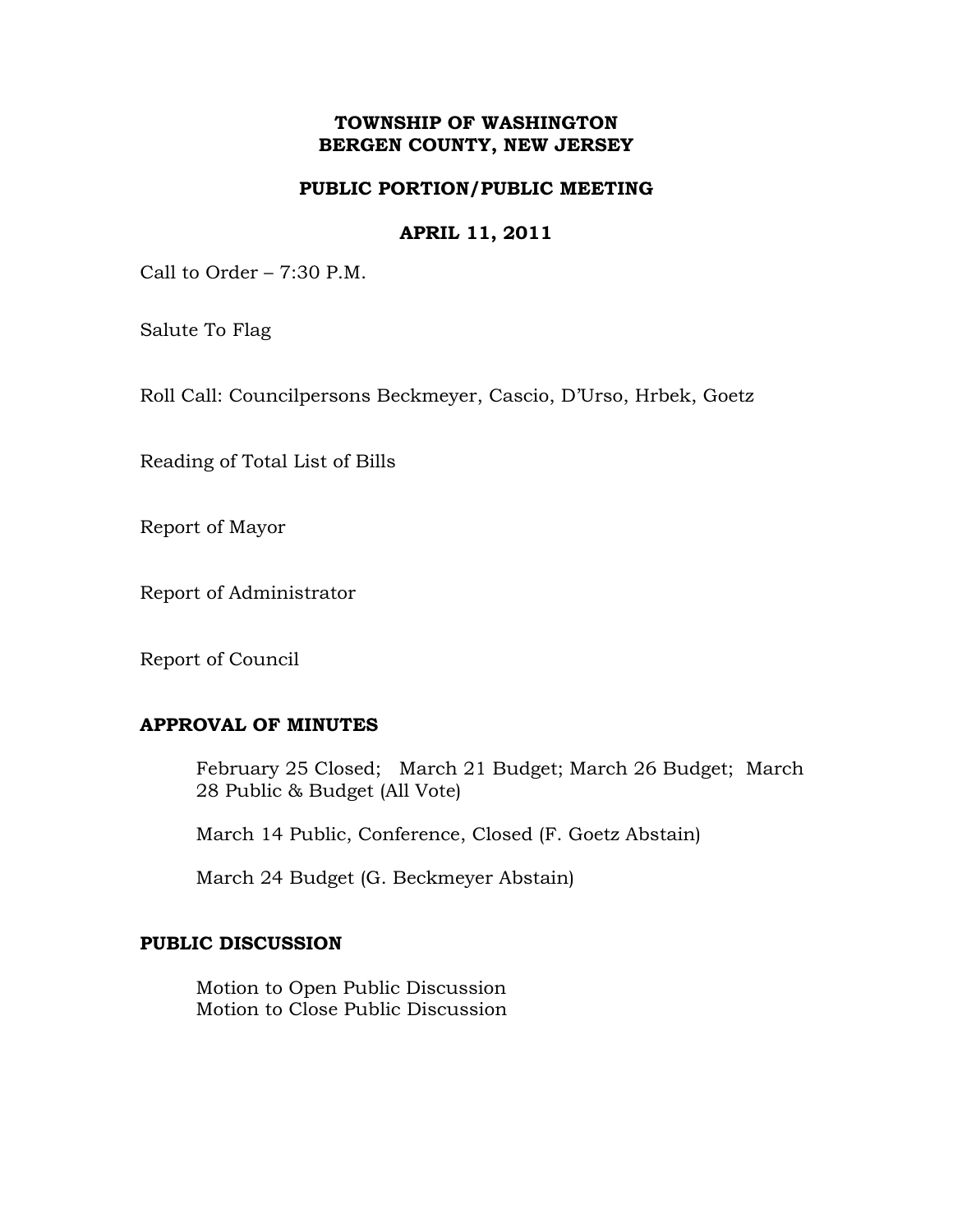#### **ORDINANCE**

Ordinance No. 11-04 (Police Table of Organization)

> Motion to introduce and pass Ordinance No. 11-04 at second reading by title.

Resolution of second reading and opening of public hearing.

 Motion to Open Public Hearing Motion to Close Public Hearing

Motion to pass ordinance No. 11-04 on second and final reading, submit same to the Mayor for her approval and thereafter be published according to law.

 Ordinance No. 11-07 (Dogs & Other Animals)

> Motion to introduce and pass Ordinance No. 11-07 at first reading by title.

 Resolution authorizing publication of Ordinance No. 11-07 and scheduling public hearing.

 Ordinance No. 11-08 (Possible) (2011 Employee Salary Ordinance)

> Motion to introduce and pass Ordinance No. 11-08 at first reading by title.

 Resolution authorizing publication of Ordinance No. 11-08 and scheduling public hearing.